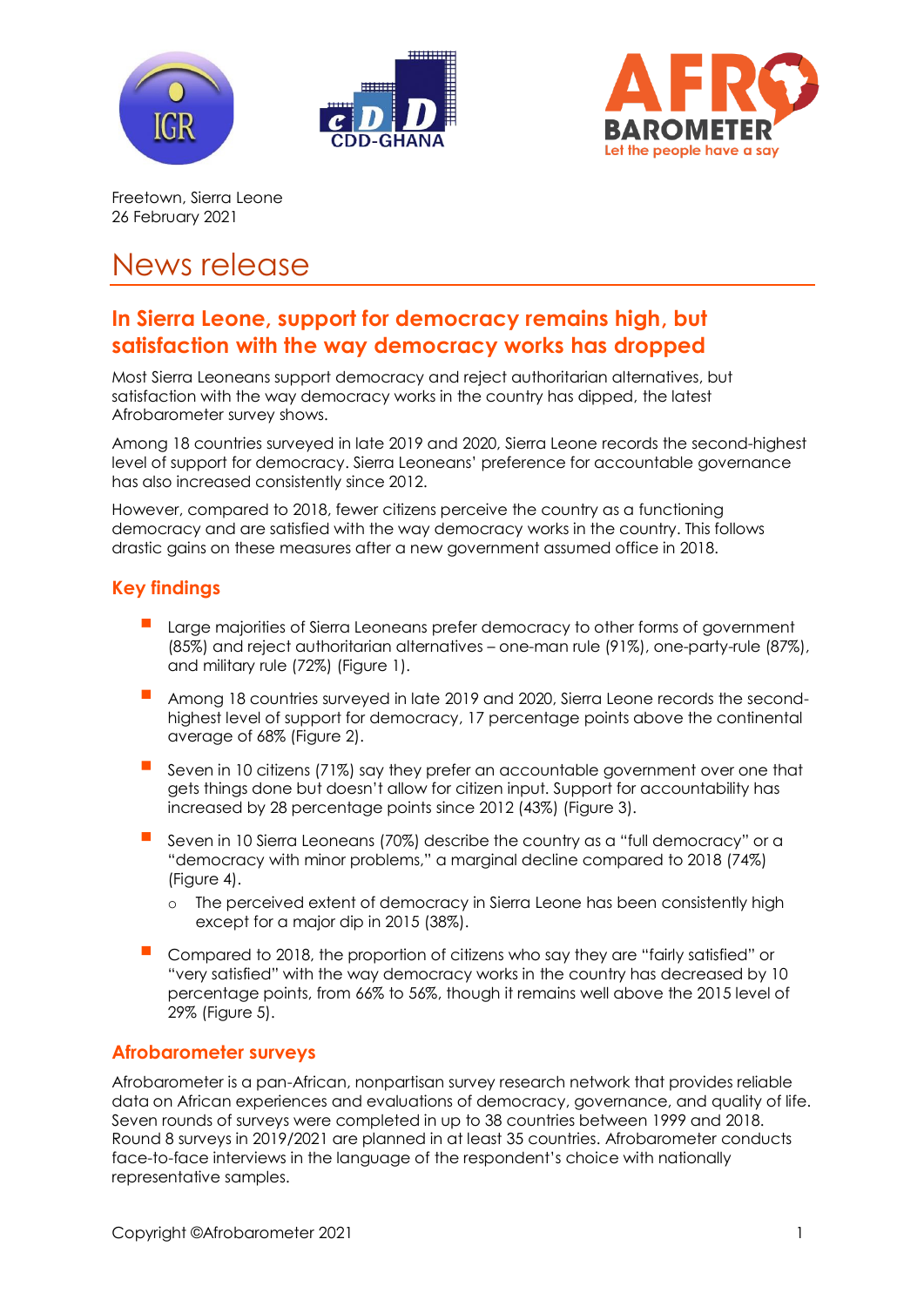

The Afrobarometer team in Sierra Leone, led by the Institute for Governance Reform, interviewed 1,200 adult Sierra Leoneans in March 2020. A sample of this size yields countrylevel results with a margin of error of +/-3 percentage points at a 95% confidence level. Previous surveys were conducted in Sierra Leone in 2012, 2015, and 2018.

#### **Charts**



#### **Figure 1: Demand for democracy** | Sierra Leone | 2020

#### *Respondents were asked:*

*There are many ways to govern a country. Would you disapprove or approve of the following alternatives:* 

*Elections and Parliament are abolished so that the president can decide everything? Only one political party is allowed to stand for election and hold office? The army comes in to govern the country? (% who "disapprove" or "strongly disapprove")*

*Which of these three statements is closest to your own opinion?* 

*Statement 1: Democracy is preferable to any other kind of government.*

*Statement 2: In some circumstances a non-democratic government can be preferable. Statement 3: For someone like me, it doesn't matter what kind of government we have. (% who prefer Statement 1)*



#### **Figure 2: Support for democracy** | 18 countries | 2019/2020

*Respondents were asked: Which of these three statements is closest to your own opinion? Statement 1: Democracy is preferable to any other kind of government. Statement 2: In some circumstances a non-democratic government can be preferable. Statement 3: For someone like me, it doesn't matter what kind of government we have. (% who prefer Statement 1)*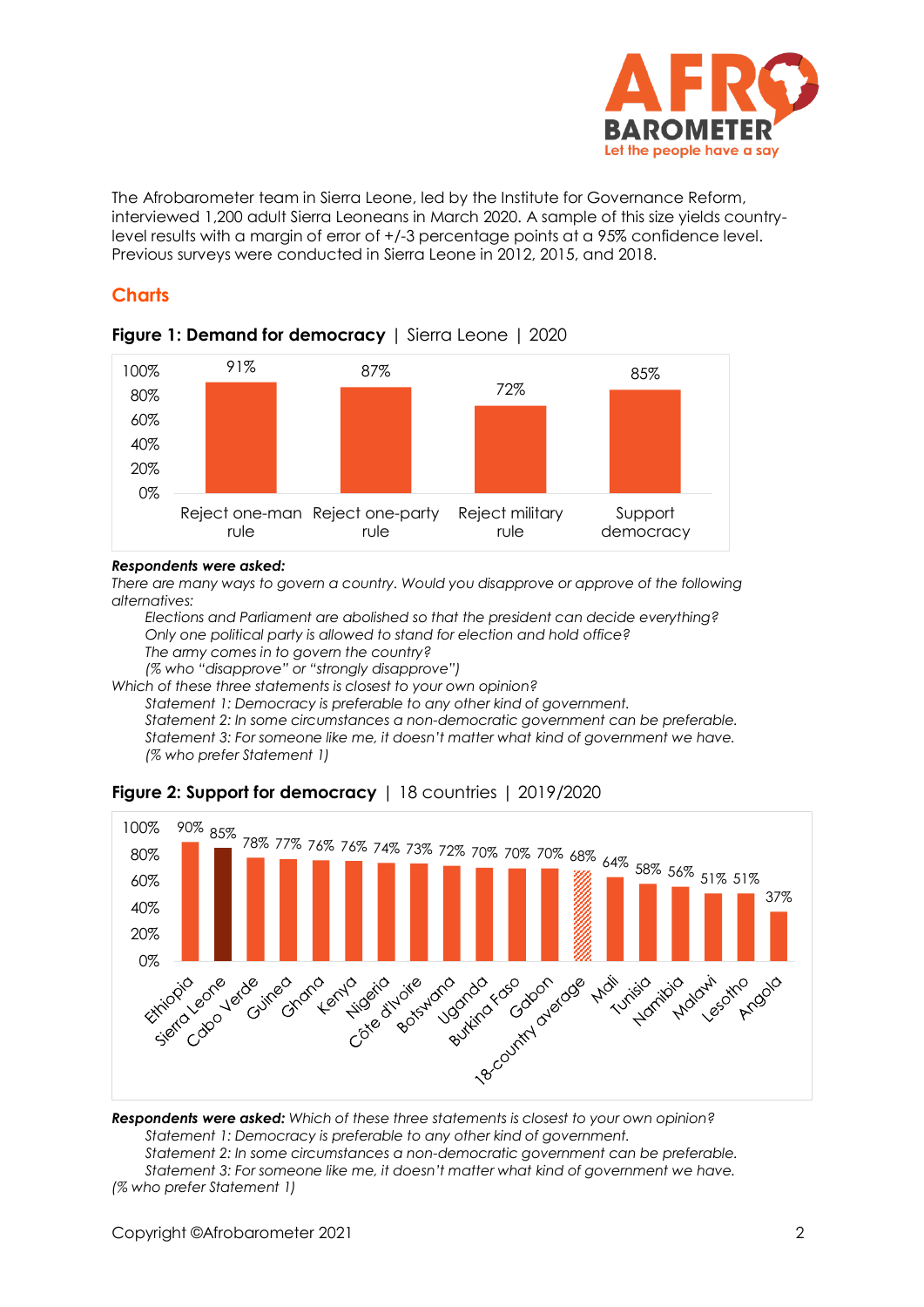



**Figure 3: Accountable vs. efficient government** | Sierra Leone | 2012-2020

*Respondents were asked: Which of the following statements is closest to your view?*

*Statement 1: It is more important to have a government that can get things done, even if we have no influence over what it does.* 

*Statement 2: It is more important for citizens to be able to hold government accountable, even if that means it makes decisions more slowly.*

*(% who "agree" or "agree very strongly" with each statement)*



**Figure 4: Extent of democracy** | Sierra Leone | 2012-2020

*Respondents were asked: In your opinion, how much of a democracy is Sierra Leone today?*